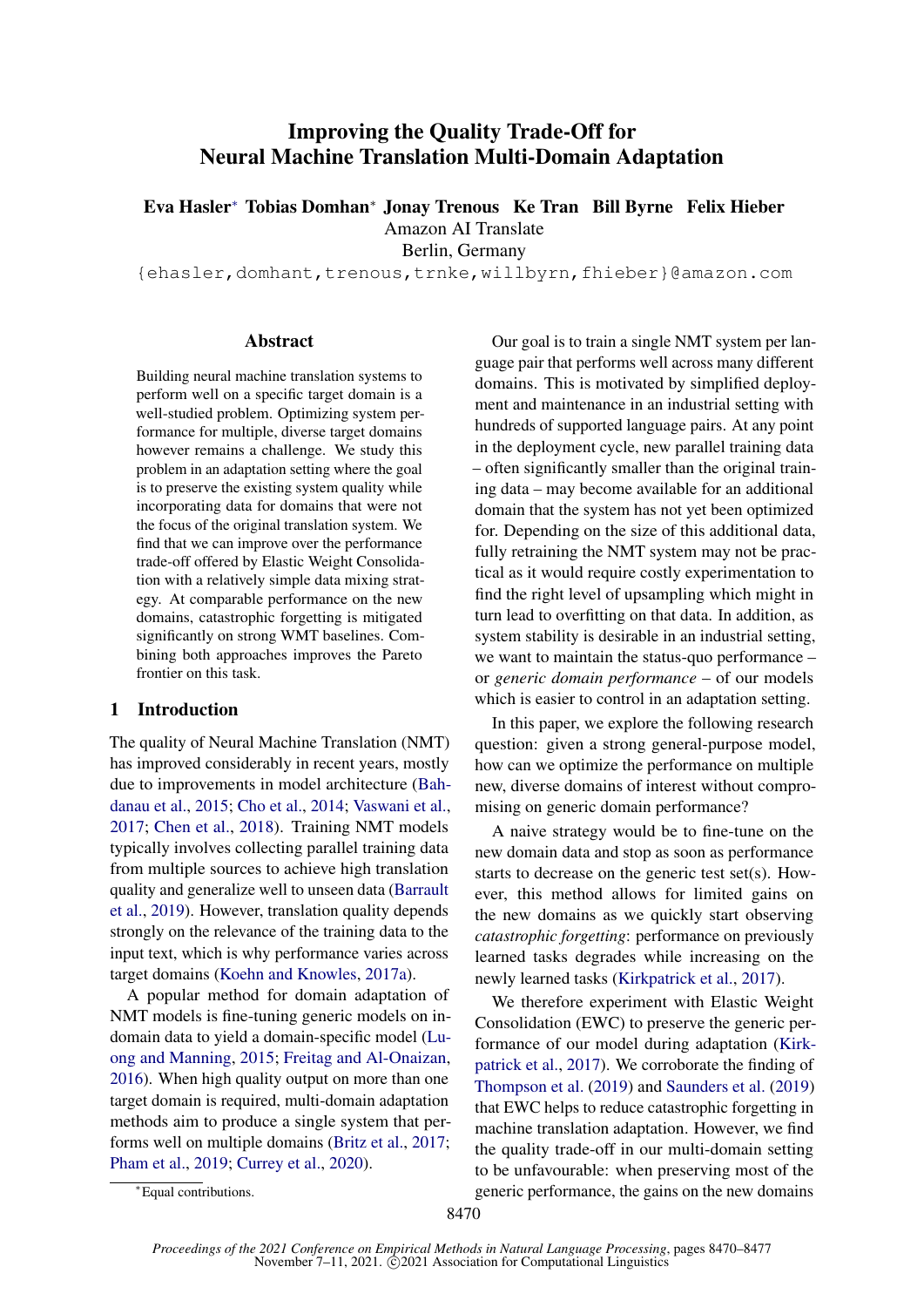with EWC are limited. We further experiment with data mixing strategies to mitigate catastrophic forgetting and find that they are surprisingly effective. In summary, we make the following contributions:

- We provide a thorough comparison between data mixing and EWC to prevent catastrophic forgetting in a multi-domain adaptation setup.
- We show that combining EWC and data mixing outperforms EWC and provides a knob for regulating the performance trade-off with data mixing. Combining both approaches improves the Pareto frontier, thus striking a better balance than adaptation with EWC alone.
- We provide a theoretical analysis showing that regularization in data space and in parameter space are complementary within the Bayesian formulation of continued learning.

# 2 Related work

Most previous work on multi-domain adaptation focuses on a scenario with fixed training data. For example, [Currey et al.](#page-5-7) [\(2020\)](#page-5-7) use knowledge distillation to build a single model from expert models optimized for the training domains, [Britz et al.](#page-5-6) [\(2017\)](#page-5-6) train models that better distinguish between the training domains and [Pham et al.](#page-6-2) [\(2019\)](#page-6-2) learn domain-specific word embeddings for the domains present in the training data. In contrast, we focus on the adaptation setting where additional domain data becomes available over time.

[Thompson et al.](#page-6-3) [\(2019\)](#page-6-3) apply EWC for adaptation to a single new domain while [Saunders et al.](#page-6-4) [\(2019\)](#page-6-4) use it for sequentially adapting to two new domains. Both report positive results but at the same time show a performance trade-off which our work tries to address further.

Mixing out-of-domain and in-domain data for fine-tuning was proposed by [Chu et al.](#page-5-9) [\(2017\)](#page-5-9) who use tags to distinguish domains at test time while our models are domain-agnostic. Data mixing is also related to work on Episodic Memories for continual learning. For example, [Chaudhry et al.](#page-5-10) [\(2019\)](#page-5-10) show that a random sample of previous task data can outperform EWC for image recognition.

#### 3 Multi-domain adaptation

Our goal is to optimize translation quality for several new domains represented by small amounts of parallel data while maintaining the performance of

a high-quality, general-purpose NMT model. We focus on the scenario where only small amounts of additional data are available since it is suitable for an adaptation setup. For large amounts of additional data, retraining the model from scratch might be a more suitable approach.

# 3.1 Elastic Weight Consolidation

[Kirkpatrick et al.](#page-5-8) [\(2017\)](#page-5-8) study the problem of *catastrophic forgetting* in sequential machine learning settings. They propose EWC as a method to preserve model performance during sequential learning of task *B* by selectively slowing down learning on the weights that are important for the original task *A* learned by the model. This goal is achieved by adding a loss term to the training objective as shown in Equation [1:](#page-1-0)

<span id="page-1-0"></span>
$$
\mathcal{L} = \mathcal{L}_B(\theta) + \sum_i \frac{\lambda}{2} F_i (\theta_i - \theta_{A,i}^*)^2, \qquad (1)
$$

where  $\theta$  is a set of model parameters,  $\mathcal{L}_B(\theta)$  is the loss for task *B* and task *A* is represented by the parameters  $\theta_A^*$  and the diagonal of the Fisher information matrix *F*. The strength of the regularization is controlled by  $\lambda$  which can be used to balance the performance on task *A* versus task *B*. Intuitively, this loss encourages updates to the model in a direction that improves the performance on task *B* without altering the crucial parameters for task *A* too much. In our setting, task *A* represents the generic training, while task *B* represents the specific domains we adapt to.

#### 3.2 Data mixing

A simple, data-driven strategy to counteract catastrophic forgetting is to interleave weight updates according to the new domain gradients with weight updates according to the original training data gradients. This can be implemented by combining the domain-specific adaptation set with a sample of the original training data. We can increase the importance of the training data sample by increasing its size, thereby changing the ratio of training data and domain data to influence the trade-off between generic and domain performance. Conceptually, data mixing is similar to Episodic Memories where a memory of examples from all previous tasks is kept during continual learning [\(Lopez-Paz and Ran](#page-5-11)[zato,](#page-5-11) [2017;](#page-5-11) [Chaudhry et al.,](#page-5-10) [2019\)](#page-5-10). Different from the mixed fine-tuning of [Chu et al.](#page-5-9) [\(2017\)](#page-5-9), the domain is not known at test time in our case.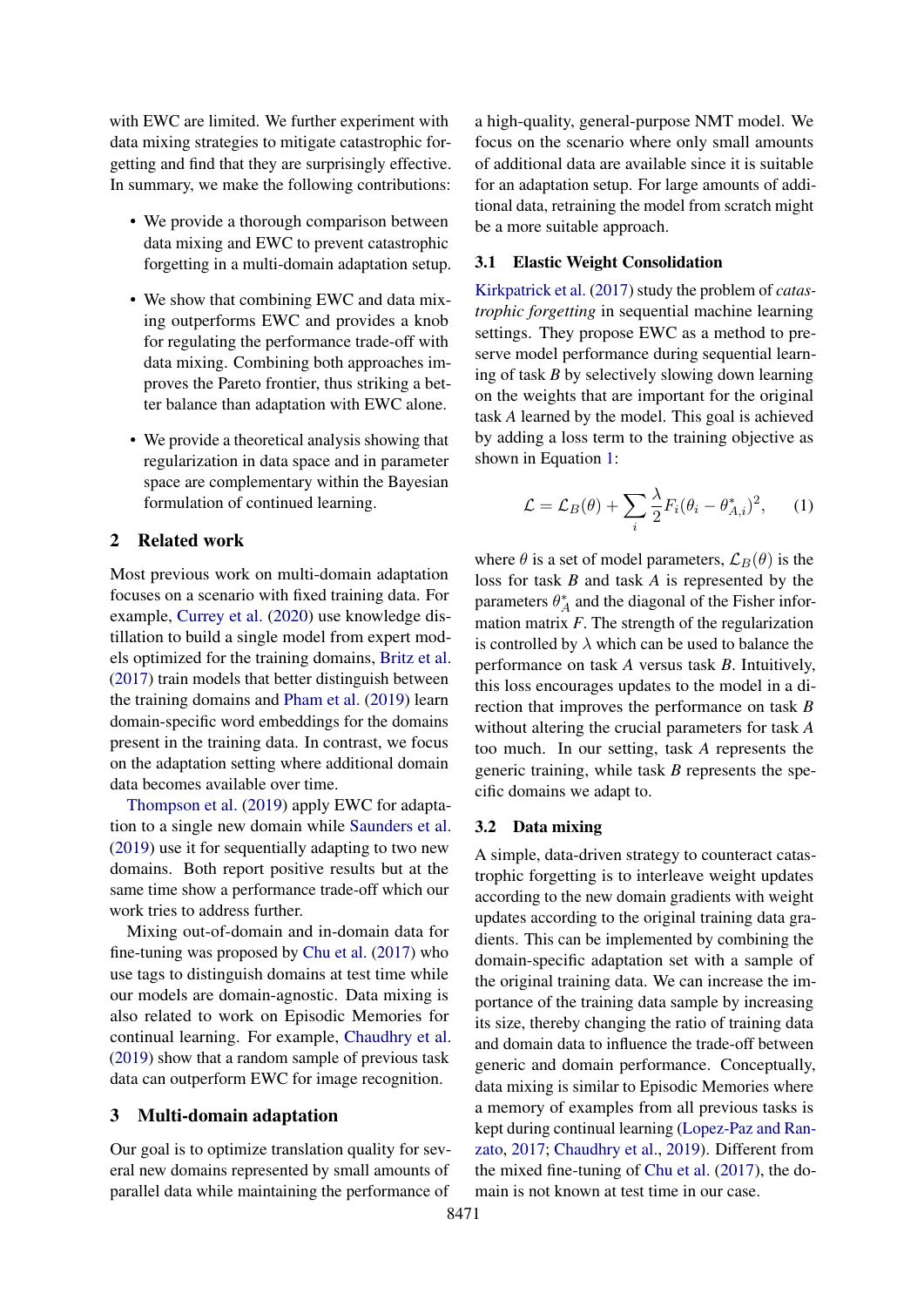#### 3.3 EWC + data mixing

Combining EWC and data mixing is motivated by the need to improve the quality trade-off offered by EWC while retaining the ability to control a hyperparameter that does not affect the size of the adaptation set and thereby the number of training steps in an epoch. From a theoretical perspective, this can be justified as follows: EWC approximates  $\log p(\theta|A, B)$  under the strict conditional independence assumption  $P(B|A,\theta) = P(B|\theta)$ , i.e. A and B are conditionally independent given  $\theta$ . This may be too harsh for the case where  $A$  and  $B$  are language domains. Suppose that A is partitioned into two sets  $A_1$  and  $A_2$  where  $A_1$  is a random sample of  $A$ , much smaller than  $A_2$ . This allows the more relaxed conditional independence approximation  $P(B|A_1, A_2, \theta) = P(B|A_1, \theta)$ , which assumes the sample  $A_1$  says enough about the generic domain A that  $A_2$  can be discarded given  $\theta$  and  $A_1$ . It can be shown that under this assumption the EWC objective becomes

$$
\mathcal{L}' = \mathcal{L}_B(\theta) + \mathcal{L}_{A_1}(\theta) + \sum_i \frac{\lambda}{2} F_i (\theta_i - \theta_{A,i}^*)^2
$$
 (2)

which is equivalent to mixing the sampled set  $A_1$ into the new domain data  $B$  as described here. See Appendix [A](#page-7-0) for the full derivation.

#### 4 Experiments

We evaluate multi-domain adaptation on top of two strong WMT baselines: German→English  $(DE \rightarrow EN)$  and English $\rightarrow$ French (EN $\rightarrow$ FR).

#### 4.1 Experimental setup

Train details We train Transformer models using the Sockeye 2 toolkit [\(Domhan et al.,](#page-5-12) [2020\)](#page-5-12) in the *big* variant with six encoder and decoder layers [\(Vaswani et al.,](#page-6-0) [2017\)](#page-6-0), using Adam optimizer [\(Kingma and Ba,](#page-5-13) [2015\)](#page-5-13) with an initial learning rate of 0.06325 and a linear warmup over 4000 training steps. We use the constrained data settings from WMT20 [\(Barrault et al.,](#page-5-14) [2020\)](#page-5-14) and WMT15 (Stanojević et al., [2015\)](#page-6-5) respectively (for EN $\rightarrow$ FR, we add newstest2008-2013 as additional training data) and train until convergence determined on a held-out validation set. We remove noisy pairs based on heuristics (length ratio  $> 1.5$ ,  $> 70\%$  token overlap,  $> 100$  BPE tokens) and those where source or target language does not match according to LangID [\(Lui and Baldwin,](#page-6-6) [2012\)](#page-6-6). We tokenize

<span id="page-2-2"></span>

|                     | <b>Domain</b> | adapt | dev | test |
|---------------------|---------------|-------|-----|------|
| $DE \rightarrow EN$ | <b>TED</b>    | 9355  | 500 | 1305 |
|                     | Tanzil        | 10000 | 500 | 3000 |
|                     | WMT20chat     | 11279 | 500 | 2100 |
| $EN \rightarrow FR$ | <b>EMEA</b>   | 10000 | 500 | 3000 |
|                     | law           | 10000 | 500 | 3000 |
|                     | IТ            | 10000 | 500 | 3000 |

Table 1: Number of (subsampled) adaptation, development and test examples for multi-domain adaptation.

the data using *sacremoses*[1](#page-2-0) , truecase the data, then apply Byte Pair Encoding (BPE) [\(Sennrich et al.,](#page-6-7) [2016\)](#page-6-7) with 32,000 merge operations. For  $EN \rightarrow FR$ , we apply an additional normalization step after detokenization replacing single curly quotes surrounded by spaces with a single straight quote. This is to avoid conflating the actual domain translation quality gains with punctuation differences.

The baseline performance is 42.7 BLEU on newstest2019 and 41.8 BLEU on newstest2020 for our DE→EN system. Our EN→FR system yields 41.2 BLEU on newstest2014 and 39.2 BLEU on newstest2015. We evaluate using SacreBLEU [\(Post,](#page-6-8)  $2018$  $2018$ <sup>2</sup> on detokenized outputs.

Adaptation details We use TED [\(Cettolo](#page-5-15) [et al.,](#page-5-15) [2016\)](#page-5-15), Tanzil [\(Tiedemann,](#page-6-9) [2012\)](#page-6-9) and WMT20chat [\(Farajian et al.,](#page-5-16) [2020\)](#page-5-16) corpora as additional target domains for DE→EN and EMEA, law and IT corpora [\(Tiedemann,](#page-6-9) [2012\)](#page-6-9) for EN→FR. IT is a combination of the GNOME, KDE, PHP, Ubuntu, and OpenOffice corpora [\(Koehn and](#page-5-17) [Knowles,](#page-5-17) [2017b\)](#page-5-17). For EMEA, law, IT and Tanzil we randomly sample 10k, 500 and 3k sentences for adaptation, development and test data, respectively. For TED we use 2010-2014 TED/TEDX development and test sets, except for test2014, for sampling adaptation and development sets and test on test2014. The adaptation sets consist of examples from all target domains, roughly balanced in size. We choose ∼10k examples to match our scenario of adaptation with little parallel data. Adaptation set sizes are shown in Table [1.](#page-2-2) For the adaptation step, we use dev set BLEU on the concatenation of domain-specific development sets for early stopping and checkpoint selection. After preliminary experiments, we chose a reduced initial adaptation learning rate of 2e-5 without warmup since adapta-

<span id="page-2-0"></span><sup>1</sup>[https://github.com/alvations/](https://github.com/alvations/sacremoses)

<span id="page-2-1"></span>[sacremoses](https://github.com/alvations/sacremoses)<br><sup>2</sup>With identifier BLEU+case.mixed+lang.ende+numrefs.1+smooth.exp+tok.13a+version.1.4.14.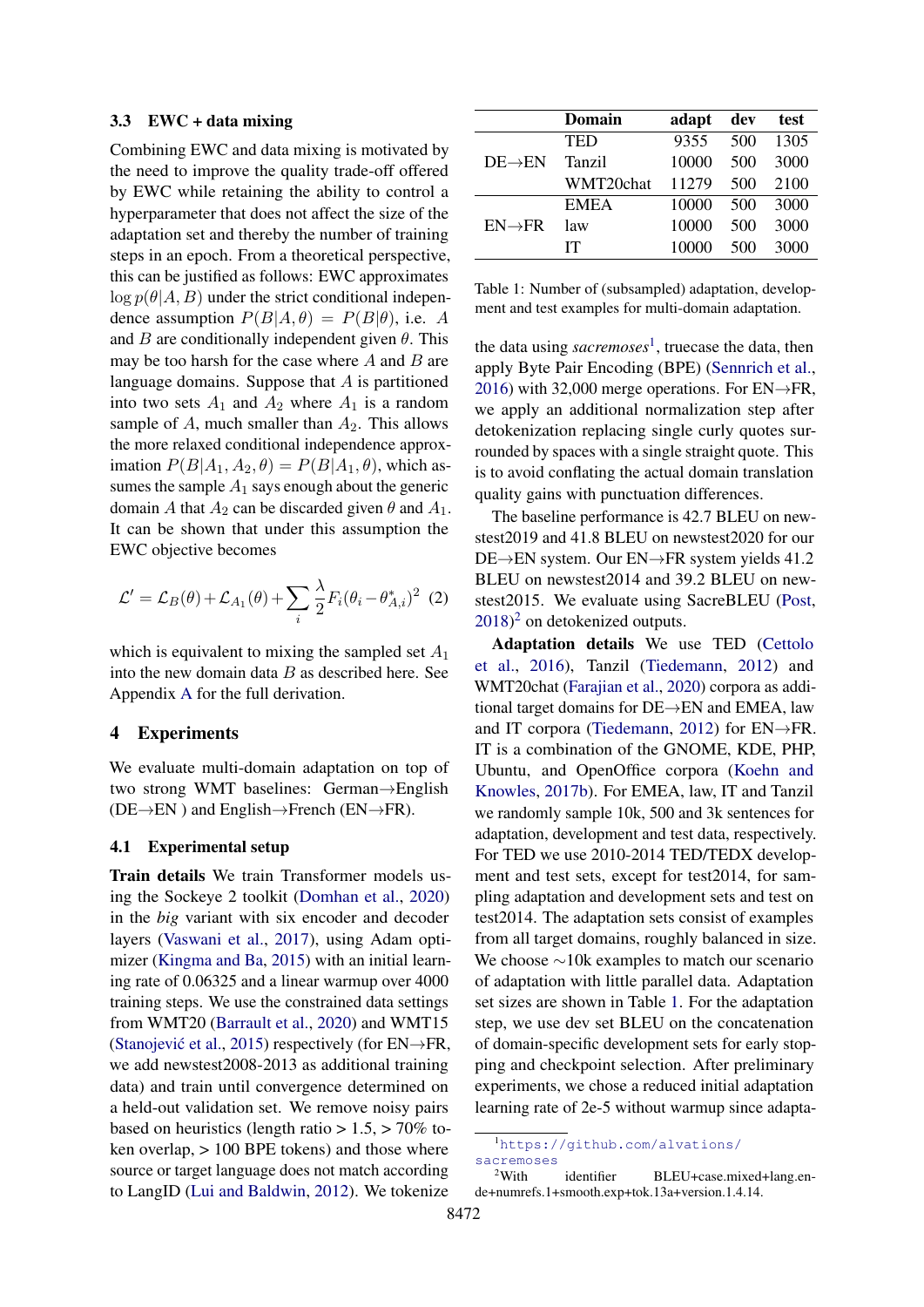<span id="page-3-0"></span>

Figure 1: Adaptation results varying  $\lambda$  for EWC (left to right from  $10^{-1}$  to  $10^{-5}$ ) and the train sample/domain data ratio (100:1, 10:1 and 1:1) for data mixing. For EWC + data mixing, the train sample/domain data ratio is 1:1.

tion starts from a fully trained model.

Training data samples For data mixing, we concatenate a sample from the training data of the baseline system to the adaptation data. This training sample is of equal size to the domain-specific set by default. In order to avoid overfitting to the training data sample during adaptation, we upsample the domain-specific adaptation set 20x and concatenate a training sample of the increased size for a 1:1 train sample and domain data ratio.

EWC We compute the diagonal of the empirical Fisher information matrix using accumulated, averaged gradients from the original training data over 200 training steps after convergence. We validated empirically that increasing the number of steps to 2,000 or 20,000 does not significantly change the results. The Fisher information values are normalized and we vary the strength of the EWC loss by setting  $\lambda = \{10^{-1}, 10^{-2}, 10^{-3}, 10^{-4}, 10^{-5}\}.$ 

#### 4.2 Experimental results

Figure [1a](#page-3-0) shows DE→EN adaptation results where the adapted performance on the additional domains is represented as mean BLEU score across all target domains (x-axis) and generic performance is represented as mean BLEU score across newstest2018 and newstest2019 test sets (y-axis). *Adapt* denotes vanilla fine-tuning and for  $\lambda \to 0$ , EWC approaches vanilla fine-tuning. Although EWC succeeds in mitigating catastrophic forgetting, as seen by the reduced drop in BLEU on the news test sets, this comes at a considerable cost in terms of domain quality. In comparison, data mixing with a 1:1 ratio of train sample/adaptation data allows for high quality on the adapted domains while retaining substantially higher generic performance than

<span id="page-3-2"></span>

Figure 2: DE→EN adaptation results varying the learning rate (lr) and the size of the training data sample while maintaining a 1:1 train/domain ratio. The dots on each curve correspond to varying  $\lambda$  values.

EWC (rightmost point on the data mixing curve). However, generic performance is not fully restored when increasing the ratio from 10:1 to 100:1, thus, altering the ratio does not reliably interpolate be-tween generic and adapted domain performance<sup>[3](#page-3-1)</sup>. Thanks to the strength parameter  $\lambda$ , the combination of EWC and data mixing is able to provide this interpolation and yields an improved Pareto frontier for this task. For similar BLEU scores on the adapted domains  $(40.0 \text{ vs } 40.2)$ , EWC + data mixing with a 1:1 training sample/domain data ratio yields an improvement of 2 BLEU on news over EWC with  $\lambda$ =10<sup>-5</sup> (44.0 vs 42.0).

The EN→FR results in Figure [1b](#page-3-0) follow a similar trend. Here the improvement of EWC + data mixing over EWC is 0.8 BLEU on news (39.5 vs 38.7) for similar scores on the adapted domains of 47.2 (data mixing + EWC) and 47.1 (EWC) BLEU.

<span id="page-3-1"></span> $3^3$ One explanation for this could be that for large data sets, finding a representative data sample is more difficult.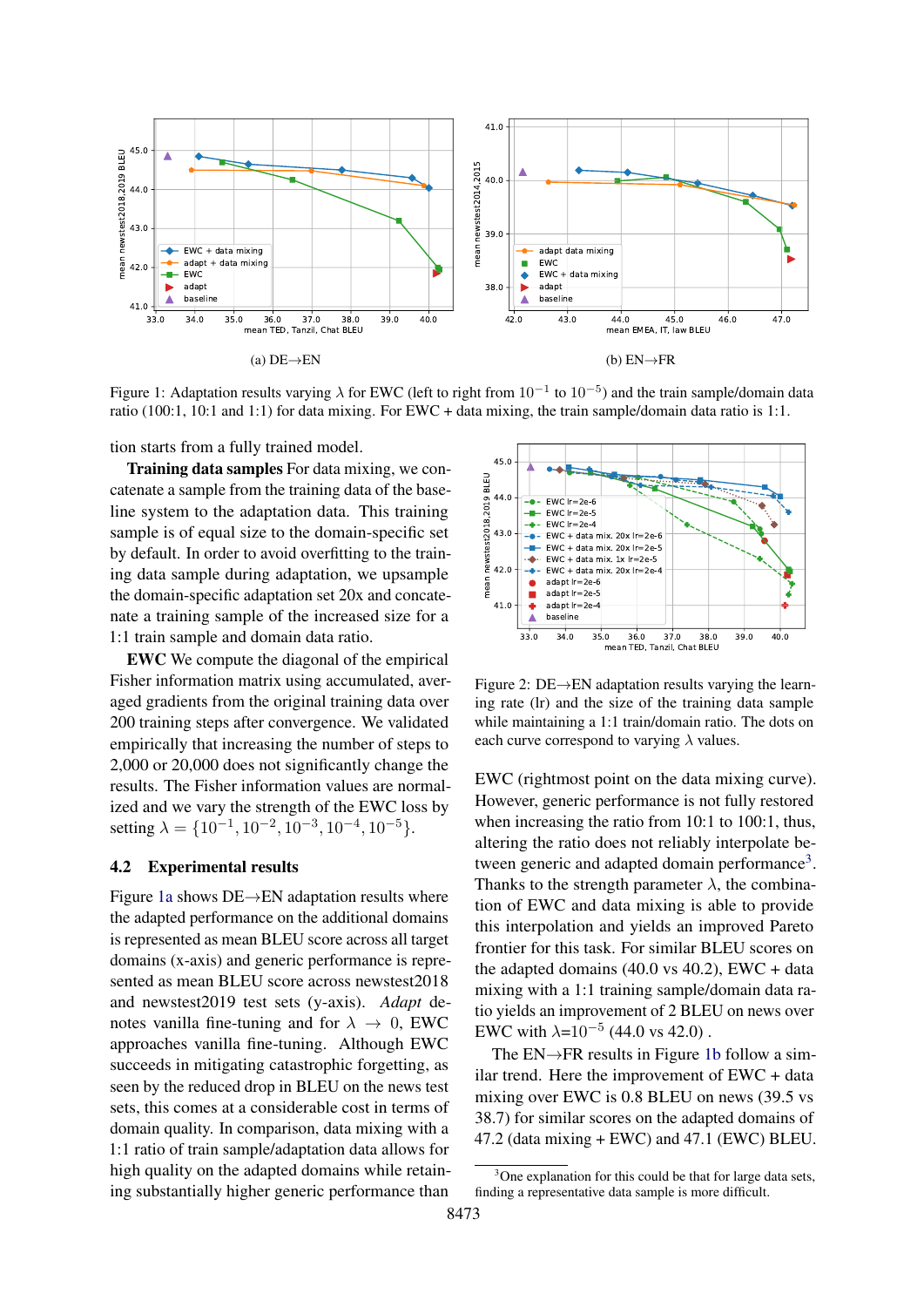<span id="page-4-0"></span>

Figure 3: DE→EN adaptation results per domain varying  $\lambda$  for EWC (decreasing from left to right) and the train sample/domain data ratio (100:1, 10:1 and 1:1) for data mixing. For EWC + data mixing, the train sample/domain data ratio is 1:1.

<span id="page-4-1"></span>

Figure 4: EN→FR adaptation results per domain varying  $\lambda$  for EWC (decreasing from left to right) and the train sample/domain data ratio (100:1, 10:1 and 1:1) for data mixing. For EWC + data mixing, the train sample/domain data ratio is 1:1.

Adaptation scores per domain Figures [3](#page-4-0) and [4](#page-4-1) show the results for each domain individually. Overall, the trends are similar across all domains, with the combination of EWC and data mixing offering the best trade-off between generic and domain performance. For all domains except TED for DE→EN we observe that the domain performance of EWC + data mixing is similar or better than vanilla adaptation while preserving more of the translation quality on news.

#### 4.3 Robustness of data mixing & learning rate

Data mixing uses a random sample of the original training data. We check its robustness by sampling with different random seeds. The mean of the BLEU standard deviations across all generic and domain-specific test sets is 0.2, showing that the results are sufficiently robust to different random samples. Figure [2](#page-3-2) shows the effect of upsampling the adaptation data and training sample 20x compared to 1x (no upsampling), i.e. using a smaller training sample that matches the original size of the adaptation data. While we achieve good results even without upsampling, it yields slightly higher scores on the generic sets.

We also show the effect of increasing or decreasing the learning rate of 2e-5 for EWC with and without data mixing. As expected, increasing the learning rate (lr=2e-4) yields more forgetting on the generic sets while decreasing it (lr=2e-6) yields smaller improvements on the adapted domains. The improvement of EWC + data mixing is robust to those changes, though, as the setting with 20x upsampling and lr=2e-5 still yields the best results compared to EWC with different learning rates. For completeness, we also show that varying the learning rate for vanilla adaptation does not yield stronger results.

# 5 Conclusion

We investigated techniques to mitigate catastrophic forgetting during NMT model adaptation in order to optimize for new domains while maintaining the quality of already deployed systems. We found that data mixing provides a favourable quality trade-off and improves the Pareto frontier when combined with EWC. We showed that data mixing is robust to random sampling and sample size and that our reported gains persist for different learning rates.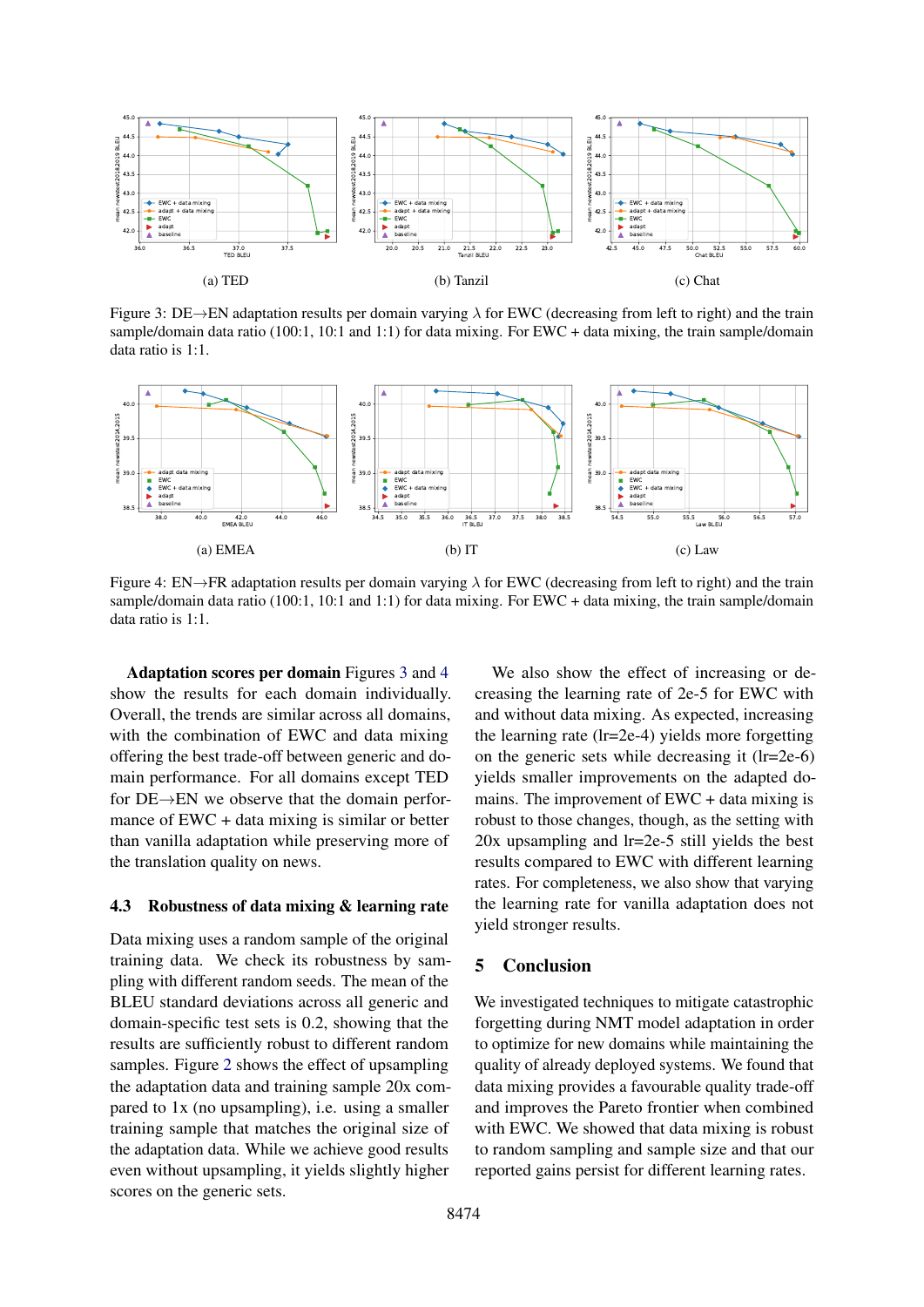#### References

- <span id="page-5-0"></span>Dzmitry Bahdanau, Kyunghyun Cho, and Yoshua Bengio. 2015. Neural Machine Translation by Jointly Learning to Align and Translate. In *Third International Conference on Learning Representations*.
- <span id="page-5-14"></span>Loïc Barrault, Magdalena Biesialska, Ondřej Bojar, Marta R. Costa-jussà, Christian Federmann, Yvette Graham, Roman Grundkiewicz, Barry Haddow, Matthias Huck, Eric Joanis, Tom Kocmi, Philipp Koehn, Chi-kiu Lo, Nikola Ljubešic, Christof ´ Monz, Makoto Morishita, Masaaki Nagata, Toshiaki Nakazawa, Santanu Pal, Matt Post, and Marcos Zampieri. 2020. [Findings of the 2020 conference on](https://www.aclweb.org/anthology/2020.wmt-1.1) [machine translation \(WMT20\).](https://www.aclweb.org/anthology/2020.wmt-1.1) In *Proceedings of the Fifth Conference on Machine Translation*, pages 1–55, Online. Association for Computational Linguistics.
- <span id="page-5-3"></span>Loïc Barrault, Ondřej Bojar, Marta R. Costa-jussà, Christian Federmann, Mark Fishel, Yvette Graham, Barry Haddow, Matthias Huck, Philipp Koehn, Shervin Malmasi, Christof Monz, Mathias Müller, Santanu Pal, Matt Post, and Marcos Zampieri. 2019. [Findings of the 2019 conference on machine trans](https://doi.org/10.18653/v1/W19-5301)[lation \(WMT19\).](https://doi.org/10.18653/v1/W19-5301) In *Proceedings of the Fourth Conference on Machine Translation (Volume 2: Shared Task Papers, Day 1)*, pages 1–61, Florence, Italy. Association for Computational Linguistics.
- <span id="page-5-6"></span>Denny Britz, Quoc Le, and Reid Pryzant. 2017. [Effec](https://doi.org/10.18653/v1/W17-4712)[tive domain mixing for neural machine translation.](https://doi.org/10.18653/v1/W17-4712) In *Proceedings of the Second Conference on Machine Translation*, pages 118–126, Copenhagen, Denmark. Association for Computational Linguistics.
- <span id="page-5-15"></span>M. Cettolo, Niehues Jan, Stüker Sebastian, L. Bentivogli, R. Cattoni, and Marcello Federico. 2016. The IWSLT 2016 evaluation campaign.
- <span id="page-5-10"></span>Arslan Chaudhry, Marcus Rohrbach, Mohamed Elhoseiny, Thalaiyasingam Ajanthan, Puneet K Dokania, Philip HS Torr, and Marc'Aurelio Ranzato. 2019. On tiny episodic memories in continual learning. *arXiv preprint arXiv:1902.10486*.
- <span id="page-5-2"></span>Mia Xu Chen, Orhan Firat, Ankur Bapna, Melvin Johnson, Wolfgang Macherey, George Foster, Llion Jones, Mike Schuster, Noam Shazeer, Niki Parmar, Ashish Vaswani, Jakob Uszkoreit, Lukasz Kaiser, Zhifeng Chen, Yonghui Wu, and Macduff Hughes. 2018. [The](https://doi.org/10.18653/v1/P18-1008) [best of both worlds: Combining recent advances in](https://doi.org/10.18653/v1/P18-1008) [neural machine translation.](https://doi.org/10.18653/v1/P18-1008) In *Proceedings of the 56th Annual Meeting of the Association for Computational Linguistics (Volume 1: Long Papers)*, pages 76–86, Melbourne, Australia. Association for Computational Linguistics.
- <span id="page-5-1"></span>Kyunghyun Cho, Bart van Merriënboer, Caglar Gulcehre, Dzmitry Bahdanau, Fethi Bougares, Holger Schwenk, and Yoshua Bengio. 2014. [Learning](https://doi.org/10.3115/v1/D14-1179) [phrase representations using RNN encoder–decoder](https://doi.org/10.3115/v1/D14-1179) [for statistical machine translation.](https://doi.org/10.3115/v1/D14-1179) In *Proceedings of the 2014 Conference on Empirical Methods in*

*Natural Language Processing (EMNLP)*, pages 1724– 1734, Doha, Qatar. Association for Computational Linguistics.

- <span id="page-5-9"></span>Chenhui Chu, Raj Dabre, and Sadao Kurohashi. 2017. [An empirical comparison of domain adaptation meth](https://doi.org/10.18653/v1/P17-2061)[ods for neural machine translation.](https://doi.org/10.18653/v1/P17-2061) In *Proceedings of the 55th Annual Meeting of the Association for Computational Linguistics (Volume 2: Short Papers)*, pages 385–391, Vancouver, Canada. Association for Computational Linguistics.
- <span id="page-5-7"></span>Anna Currey, Prashant Mathur, and Georgiana Dinu. 2020. [Distilling multiple domains for neural machine](https://doi.org/10.18653/v1/2020.emnlp-main.364) [translation.](https://doi.org/10.18653/v1/2020.emnlp-main.364) In *Proceedings of the 2020 Conference on Empirical Methods in Natural Language Processing (EMNLP)*, pages 4500–4511, Online. Association for Computational Linguistics.
- <span id="page-5-12"></span>Tobias Domhan, Michael Denkowski, David Vilar, Xing Niu, Felix Hieber, and Kenneth Heafield. 2020. [The sockeye 2 neural machine translation toolkit at](https://aclanthology.org/2020.amta-research.10) [AMTA 2020.](https://aclanthology.org/2020.amta-research.10) In *Proceedings of the 14th Conference of the Association for Machine Translation in the Americas (Volume 1: Research Track)*, pages 110– 115, Virtual. Association for Machine Translation in the Americas.
- <span id="page-5-16"></span>M. Amin Farajian, António V. Lopes, André F. T. Martins, Sameen Maruf, and Gholamreza Haffari. 2020. [Findings of the WMT 2020 shared task on chat trans](https://aclanthology.org/2020.wmt-1.3)[lation.](https://aclanthology.org/2020.wmt-1.3) In *Proceedings of the Fifth Conference on Machine Translation*, pages 65–75, Online. Association for Computational Linguistics.
- <span id="page-5-5"></span>Markus Freitag and Yaser Al-Onaizan. 2016. Fast domain adaptation for neural machine translation. *arXiv preprint arXiv:1612.06897*.
- <span id="page-5-13"></span>Diederik P Kingma and Jimmy Ba. 2015. Adam: A method for stochastic optimization. In *Third International Conference on Learning Representations*.
- <span id="page-5-8"></span>James Kirkpatrick, Razvan Pascanu, Neil Rabinowitz, Joel Veness, Guillaume Desjardins, Andrei A Rusu, Kieran Milan, John Quan, Tiago Ramalho, Agnieszka Grabska-Barwinska, et al. 2017. Overcoming catastrophic forgetting in neural networks. *Proceedings of the national academy of sciences*, 114(13):3521–3526.
- <span id="page-5-4"></span>Philipp Koehn and Rebecca Knowles. 2017a. [Six chal](https://doi.org/10.18653/v1/W17-3204)[lenges for neural machine translation.](https://doi.org/10.18653/v1/W17-3204) In *Proceedings of the First Workshop on Neural Machine Translation*, pages 28–39, Vancouver. Association for Computational Linguistics.
- <span id="page-5-17"></span>Philipp Koehn and Rebecca Knowles. 2017b. [Six chal](https://doi.org/10.18653/v1/W17-3204)[lenges for neural machine translation.](https://doi.org/10.18653/v1/W17-3204) In *Proceedings of the First Workshop on Neural Machine Translation*, pages 28–39, Vancouver. Association for Computational Linguistics.
- <span id="page-5-11"></span>David Lopez-Paz and Marc' Aurelio Ranzato. 2017. [Gradient episodic memory for continual learning.](https://proceedings.neurips.cc/paper/2017/file/f87522788a2be2d171666752f97ddebb-Paper.pdf) In *Advances in Neural Information Processing Systems*, volume 30. Curran Associates, Inc.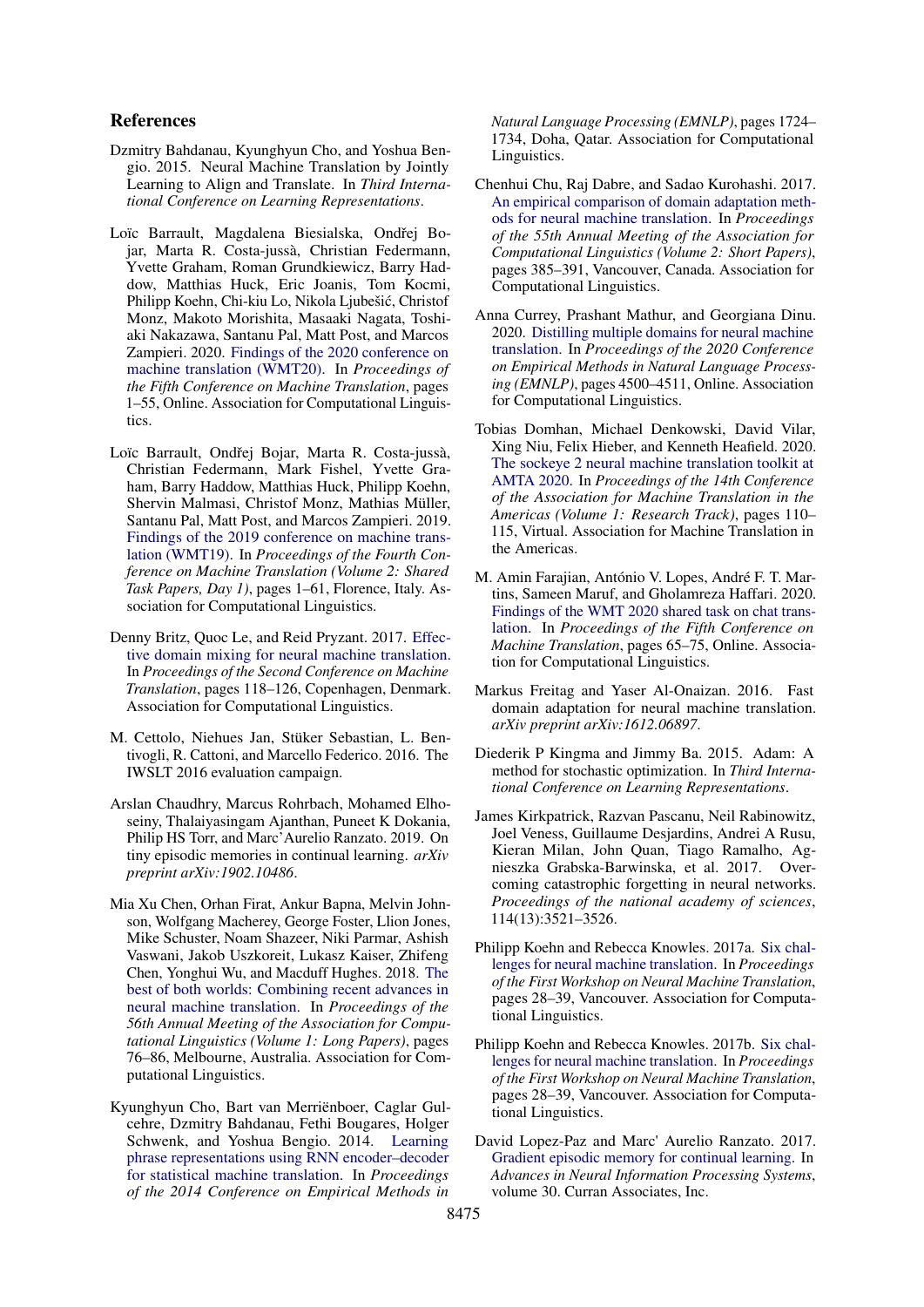- <span id="page-6-6"></span>Marco Lui and Timothy Baldwin. 2012. [langid.py: An](https://aclanthology.org/P12-3005) [off-the-shelf language identification tool.](https://aclanthology.org/P12-3005) In *Proceedings of the ACL 2012 System Demonstrations*, pages 25–30, Jeju Island, Korea. Association for Computational Linguistics.
- <span id="page-6-1"></span>Minh-Thang Luong and Christopher D. Manning. 2015. Stanford Neural Machine Translation Systems for Spoken Language Domains. In *Proceedings of the International Workshop on Spoken Language Translation*, pages 76–79.
- <span id="page-6-2"></span>Minh Quang Pham, Josep-Maria Crego, François Yvon, and Jean Senellart. 2019. Generic and specialized word embeddings for multi-domain machine translation. In *Proceedings of the International Workshop on Spoken Language Translation*.
- <span id="page-6-8"></span>Matt Post. 2018. [A call for clarity in reporting BLEU](https://doi.org/10.18653/v1/W18-6319) [scores.](https://doi.org/10.18653/v1/W18-6319) In *Proceedings of the Third Conference on Machine Translation: Research Papers*, pages 186– 191, Brussels, Belgium. Association for Computational Linguistics.
- <span id="page-6-4"></span>Danielle Saunders, Felix Stahlberg, Adrià de Gispert, and Bill Byrne. 2019. [Domain adaptive inference](https://doi.org/10.18653/v1/P19-1022) [for neural machine translation.](https://doi.org/10.18653/v1/P19-1022) In *Proceedings of the 57th Annual Meeting of the Association for Computational Linguistics*, pages 222–228, Florence, Italy. Association for Computational Linguistics.
- <span id="page-6-7"></span>Rico Sennrich, Barry Haddow, and Alexandra Birch. 2016. [Neural machine translation of rare words with](https://doi.org/10.18653/v1/P16-1162) [subword units.](https://doi.org/10.18653/v1/P16-1162) In *Proceedings of the 54th Annual Meeting of the Association for Computational Linguistics (Volume 1: Long Papers)*, pages 1715–1725, Berlin, Germany. Association for Computational Linguistics.
- <span id="page-6-5"></span>Miloš Stanojevic, Amir Kamran, Philipp Koehn, and ´ Ondřej Bojar. 2015. [Results of the WMT15 metrics](https://doi.org/10.18653/v1/W15-3031) [shared task.](https://doi.org/10.18653/v1/W15-3031) In *Proceedings of the Tenth Workshop on Statistical Machine Translation*, pages 256–273, Lisbon, Portugal. Association for Computational Linguistics.
- <span id="page-6-3"></span>Brian Thompson, Jeremy Gwinnup, Huda Khayrallah, Kevin Duh, and Philipp Koehn. 2019. [Overcoming](https://doi.org/10.18653/v1/N19-1209) [catastrophic forgetting during domain adaptation of](https://doi.org/10.18653/v1/N19-1209) [neural machine translation.](https://doi.org/10.18653/v1/N19-1209) In *Proceedings of the 2019 Conference of the North American Chapter of the Association for Computational Linguistics: Human Language Technologies, Volume 1 (Long and Short Papers)*, pages 2062–2068, Minneapolis, Minnesota. Association for Computational Linguistics.
- <span id="page-6-9"></span>Jörg Tiedemann. 2012. [Parallel data, tools and inter](http://www.lrec-conf.org/proceedings/lrec2012/pdf/463_Paper.pdf)[faces in OPUS.](http://www.lrec-conf.org/proceedings/lrec2012/pdf/463_Paper.pdf) In *Proceedings of the Eighth International Conference on Language Resources and Evaluation (LREC'12)*, pages 2214–2218, Istanbul, Turkey. European Language Resources Association (ELRA).
- <span id="page-6-0"></span>Ashish Vaswani, Noam Shazeer, Niki Parmar, Jakob Uszkoreit, Llion Jones, Aidan N Gomez, Ł ukasz

Kaiser, and Illia Polosukhin. 2017. [Attention is all](https://proceedings.neurips.cc/paper/2017/file/3f5ee243547dee91fbd053c1c4a845aa-Paper.pdf) [you need.](https://proceedings.neurips.cc/paper/2017/file/3f5ee243547dee91fbd053c1c4a845aa-Paper.pdf) In *Advances in Neural Information Processing Systems*, volume 30. Curran Associates, Inc.